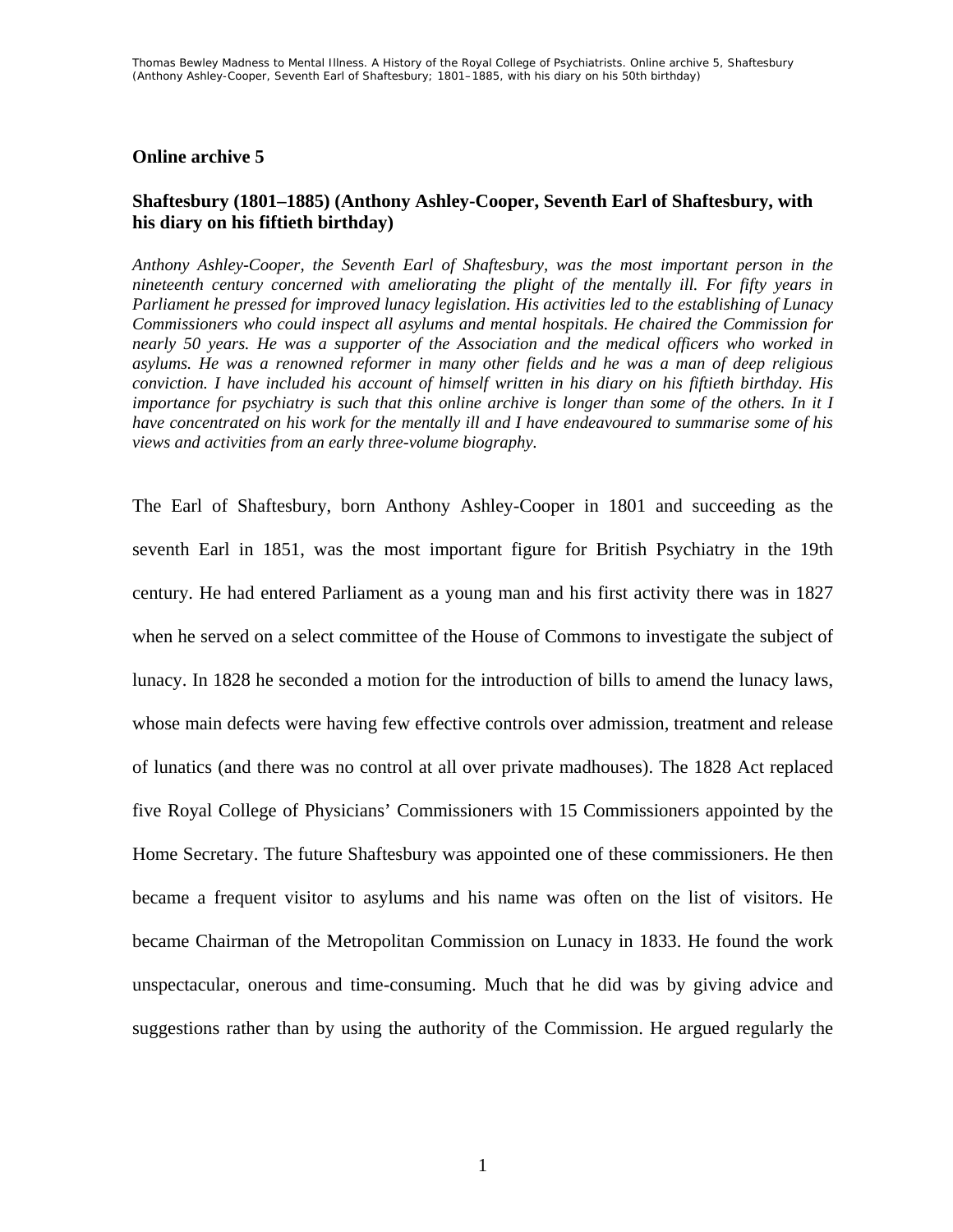case for earlier treatment of lunacy, and pressed for separate arrangements for incurable cases. He strongly supported the non-restraint movement.

In 1844 Shaftesbury brought forward a motion for an address to the Crown, praying Her Majesty to take into her consideration the Report of the Metropolitan Commissioners of Lunacy, as, in the following Session, the statute under which they acted would expire. He called upon the House to consider in what form and to what extent power should be confided to an administrative body for the government of lunatics throughout the kingdom, and stated that 'it was the duty of the House to prescribe the conditions under which a man should be deprived of his liberty, and also those under which he might be released; it was their duty to take care that for those who required restraint, there should be provided kind and competent keepers, and that, while the patient received no injury, the public should be protected'. In commenting upon the immunity from visitation of houses for single patients, he said: 'A power of this kind ought to be confided to some hands that would hunt out and expose the many horrible abuses that at present prevailed. No doubt there were many worthy exceptions, but the House had no notion of the abominations which prevailed in those asylums. It was the concession of absolute, secret, and irresponsible power to the relatives of lunatics and the keepers of the asylums, and exposing them to temptations which he believed human nature was too weak to resist'. There was the temptation to keep patients from recovery, because the allowance (often as much as £500 per annum) would then cease. So strong was his opinion of the bad effect of this, that, if Providence should afflict any near relative of his with insanity, 'he would consign him', he said, 'to an asylum in which there were other patients and which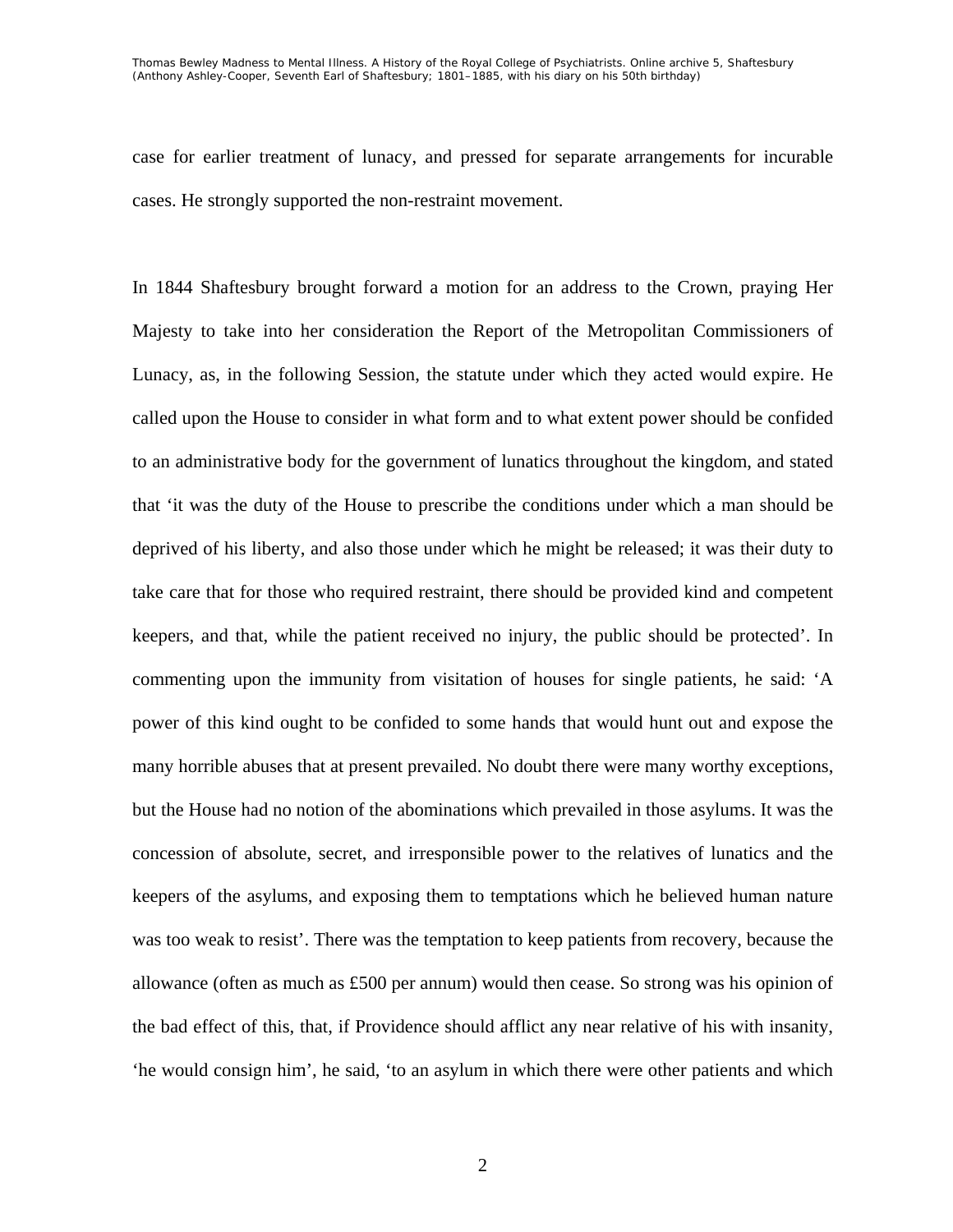was subjected to official visitation'. The only control they had over single houses was that if patients resided more than twelve months in one of these, the owner of the house must communicate the name of the patient to the Clerk of the Commission. This rule was either disregarded, or evaded by removing the patient every 11 months.

The second class of houses to which he called attention was the county asylums.

 'The total number of lunatics and idiots chargeable to unions and parishes on the 1st January, 1844, was 16 821: in England 15 601; in Wales, 1220. In county asylums there was provision for no more than 14 155 persons, leaving more than 12 000, of whom there were in asylums under local acts 89, in Bethlehem and St Luke's 121, in other public asylums 343, while others were disposed of otherwise, leaving in workhouses and elsewhere 9339. Although a few of the existing county asylums were well adapted to their purpose, and a very large proportion of them were extremely well conducted, yet some were quite unfit for the reception of insane persons. Some were placed in ineligible sites, and others were deficient in the necessary means of providing outdoor employment for their paupers. Some also were illcontrived and defective in their internal construction and accommodation. Some afforded every advantage of constant supervision, and of not giving any profit to the superintendents, so that it was not necessary that the keeper should stint and spare his patients in the articles necessary for the curative process, with the view of realising a profit.'

After specifying certain admirably managed county asylums, he pointed out that twenty-one counties in England and Wales had as yet no asylum whatever. The expense of construction was one cause that had operated to check the multiplication of these institutions, some asylums having been erected on too costly a scale, and others being much too large. It was far better to erect two establishments of a moderate size in different parts of a county, than one enormous central building.

In speaking of the private asylums, which, on the previous 1 January, contained 4072 patients, Lord Shaftesbury pointed out the evil of a system by which profit had to be made by the superintendents out of pauper patients, who were taken in at a rate as low as seven or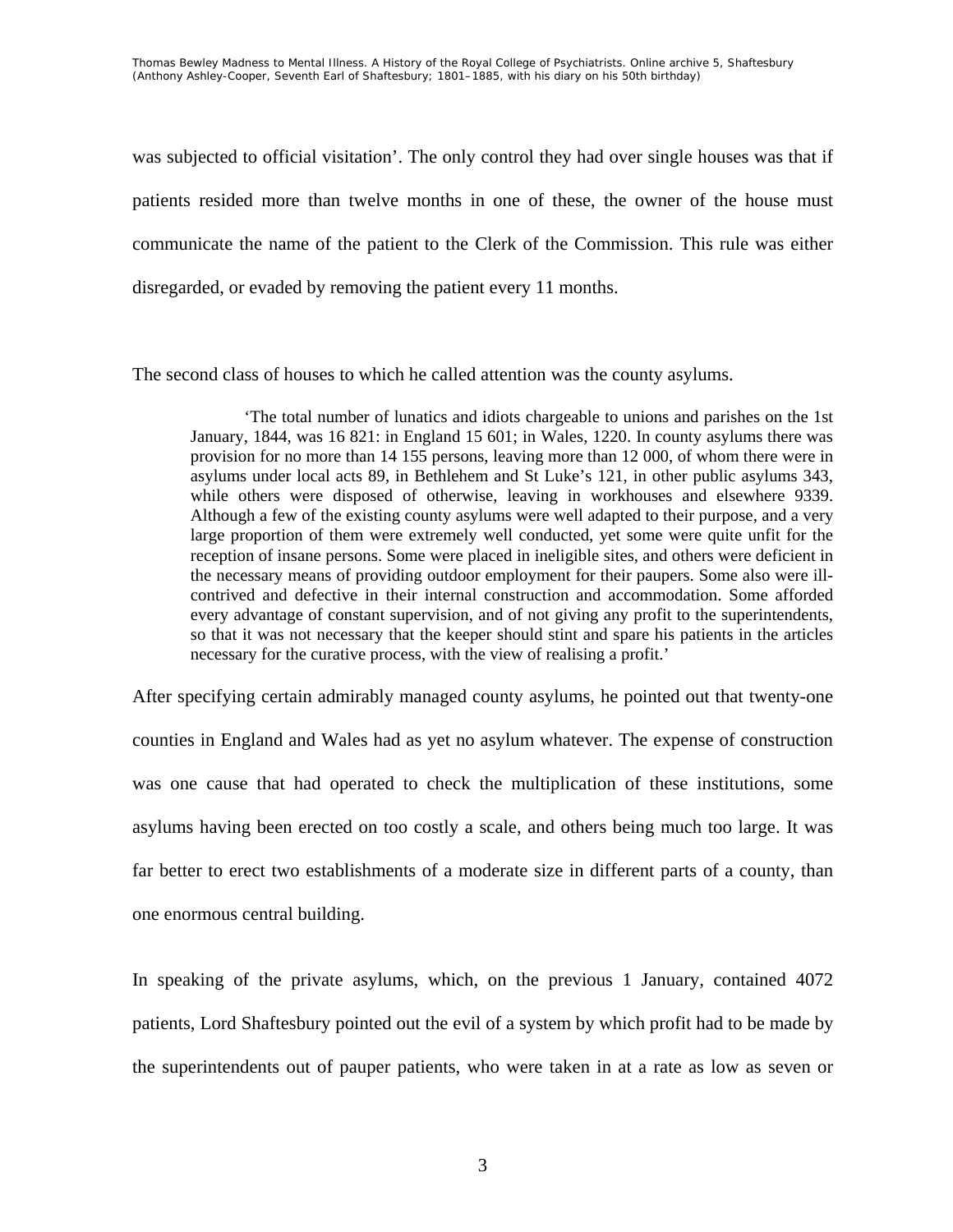eight shillings a week. It often happened that an old mansion, transformed into an asylum, was the residence of the superintendent and a few private patients, while the paupers were sent into offices and out-buildings.

After pointing out some of the glaring cases of cruel neglect and ignorant and brutal treatment detailed in the Report, he said:

 'To correct these evils there was no remedy but the multiplication of county asylums, and if advice and example failed, they ought to appeal to the assistance of the law, to compel the construction of an adequate number of asylums over the whole country. If constructed, however, on the same principles as had been adopted in many of those now existing, they would be little better than useless, and mere hospitals for incurables. Great benefit, it was to be observed, as well as great saving of expense, resulted from the application of curative means at an early stage of insanity.'

 'The keepers of all the great asylums stated that numbers of persons, especially pauper lunatics, were sent there at so late a period of the disease as totally to preclude hope of recovery. It was the duty of the State to provide receptacles for the incurable patients, apart from those devoted to the remedial treatment; it would be necessary also to enact that the patients should be sent without delay to the several asylums.'

He then adduced many facts and statistics to show the importance of treating lunacy in its early stages, as, where the practice had been adopted, the most beneficial results had followed, while an opposite policy led to confirmed madness, with little or no chance of recovery. Turning to the question of restraint, he paid a high tribute to 'those good and able men, Mr Tuke, Dr Hitch, Dr Corsellis, Dr Conolly, Dr Vitré, Dr Charlesworth, and many more, who had brought all their high moral and intellectual qualities to bear on this topic, and had laboured to make the rational and humane treatment to be the rule and principle of the government of lunacy'. Lord Shaftesbury concluded his speech in these words:-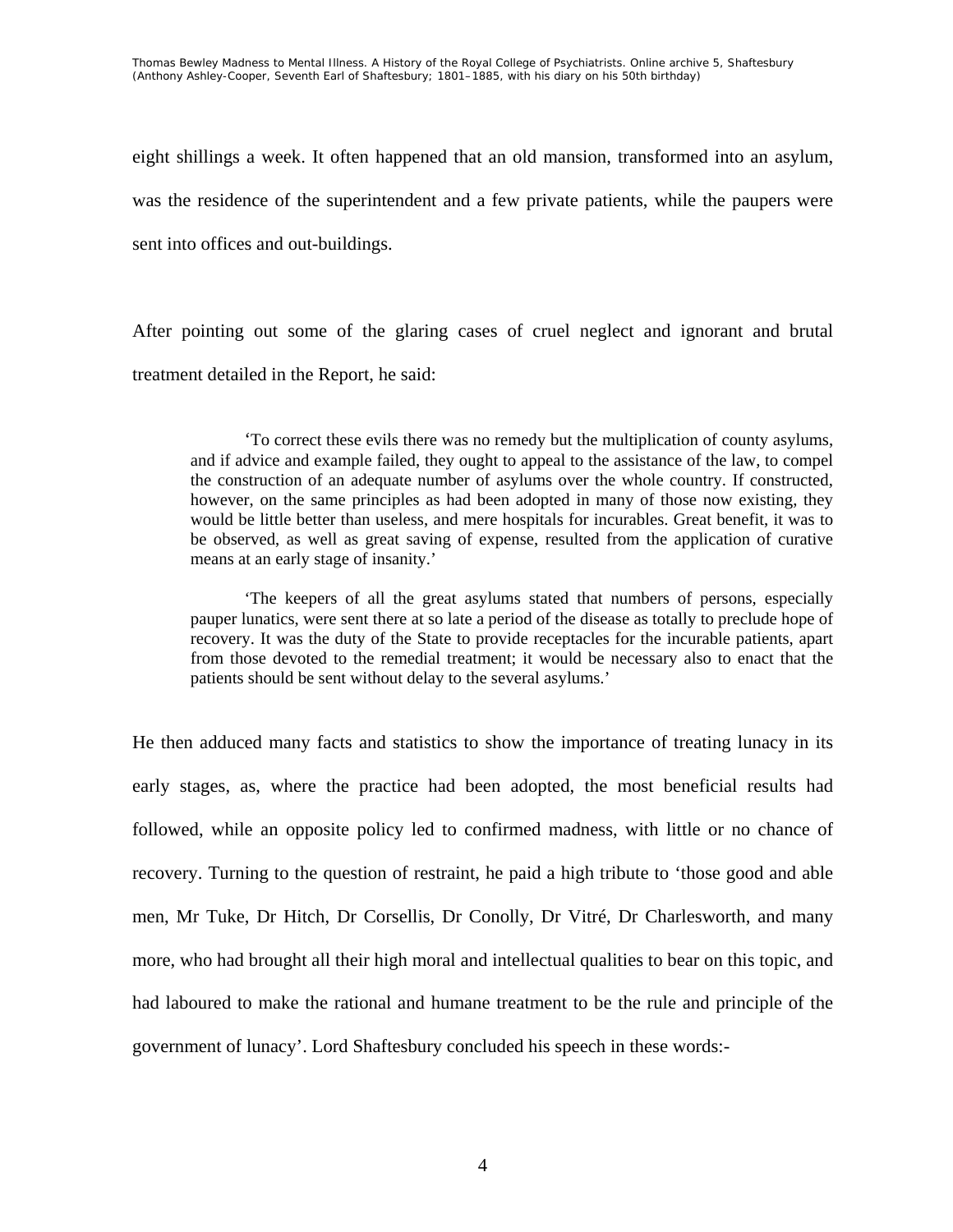'These unhappy persons are outcasts from all the social and domestic affections of private life – nay, more, from all its cares and duties – and have no refuge but in the laws. You can prevent, by the agency you shall appoint, as you have in many instances prevented, the recurrence of frightful cruelties; you can soothe the days of the incurable, and restore many sufferers to health and usefulness. For we must not run away with the notion that even the hopelessly mad are dead to all capacity of intellectual or moral exertion – quite the reverse: their feelings, too, are painfully alive. I have seen them write under supposed contempt, while a word of kindness and respect would kindle their whole countenance into an expression of joy. Their condition appeals to our highest sympathies,

"Majestic, though in ruin;"

for though there may be, in the order of a merciful Providence, some compensating dispensation which abates within, the horrors manifested without, we must judge alone by what we see; and I trust, therefore, that I shall stand excused, though I have consumed so much of your valuable time, when you call to mind that the motion is made on behalf of the most helpless, if not the most afflicted, portion of the human race.'

On the assurance of Sir James Graham, that the matter should receive attention at the next

Session, Lord Shaftesbury, after a short debate, which served to draw public attention to the

subject withdrew his motion.

In 1845 Shaftesbury was determined to bring forward further measures dealing with lunatics

and lunatic asylums. On 23 March he wrote in his diary:

'March 23 – To Surrey County Lunatic Asylum. A noble establishment, and admirably conducted. A sight to make a man who cares a fig for his fellows jump for joy and give thanks to God. Surely we are on the advance to do better things. Compare this with the state of lunatics *fifteen years ag*o, and what a change! We see it all around, but do we go fast enough? Is not the cup being *filled* more rapidly by our iniquities than *emptied* by our obedience! Oh that I might be permitted, by God's grace, to introduce and carry my measures for the benefit and protection of this helpless race!...'

In June of that year he brought forward simultaneously two Bills, the first 'For the regulation of Lunatic Asylums' and the second for 'The better care and treatment of Lunatics in England and Wales'. In reviewing the past history and present position of the question, he described the state of the law prior to the Act of 1828, and the partial benefits which that, and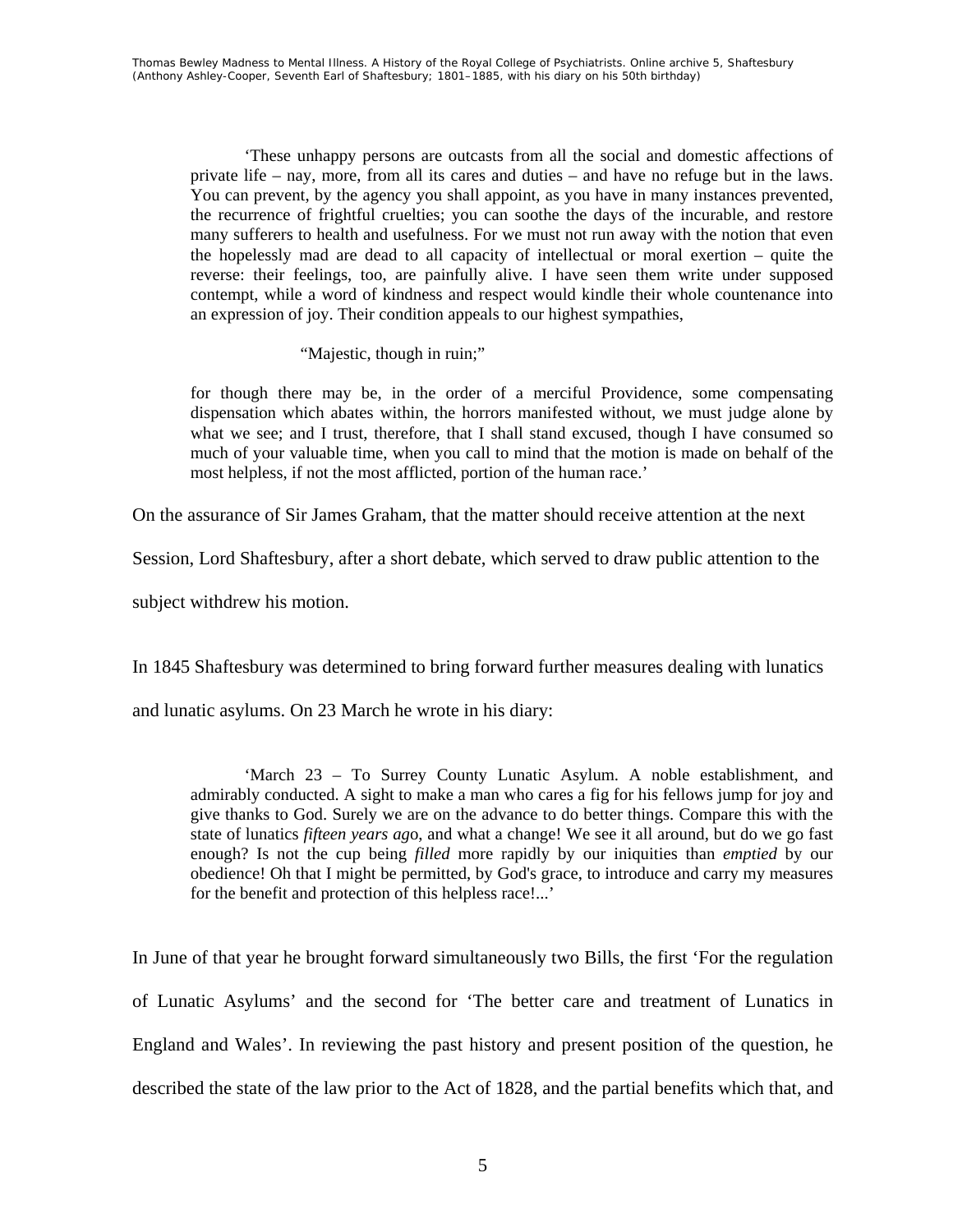other Acts, had conferred: but pointed out that evasions of the law were frequent, and that abuses of almost every kind were possible under the existing system. He proposed to establish a permanent Commission and thereby secure the entire services of competent persons. The Bill would give the power of more detailed and more frequent visitations, fix the limit of expenses, and place all asylums or 'hospitals' under proper regulations.

'My Bill will also provide an additional security against the improper detention of pauper patients, by requiring that the persons signing the order for their confinement shall personally examine them beforehand, and that the medical officer who certifies as to their insanity shall see them within seven days previous to their confinement. I may add that neither of these safeguards exists at present. I propose, also, that my measure should compel every person receiving a patient to state his condition, mental as well as bodily, when first admitted, and the cause of his death when he dies. It will also direct that every injury and act of violence happening to a patient shall be recorded, and will require a case-book to be kept, thereby affording additional securities against mismanagement, and showing how far the patients have the benefit of medical treatment. It will also authorise the visitors to enforce a proper supply of food (in licensed houses) to pauper patients, who are at present fed at the discretion of the proprietor. Further, it will enable the visitor to order the admission of a patient's friends; at present they are admitted or excluded at the caprice of the person who signs the order for the patient's confinement. It likewise will enable the visitors to sanction the temporary removal of a patient in ill-health to the seaside or elsewhere. It, moreover, will enforce an immediate private return of all single patients received for profit, and authorise the members of a small private Committee, named by the Lord Chancellor, to visit them if necessary. This is the provision of the law in France: in that country licences are prescribed for every house, and certificates and visitors for every lunatic. The abuses and cruelties perpetrated in these retreats for single patients would surpass the belief of the House. … These returns are universally evaded at present, the law rendering it unnecessary to make any return unless the patient has been confined for twelve months. The Bill will give the Chancellor power to protect the property of lunatics against whom a commission has not issued, by a summary and inexpensive process, and it subjects all workhouses in which any lunatic is kept to regular visitation.'

The purpose of the second Bill was to extend the system of county asylums. It provided that the erection of county asylums should be compulsory, the existing accommodation increased where necessary and separate buildings provided for chronic cases. The Bill further provided for the prompt care and treatment of all classes of lunatics; that those whose friends could not pay for them should be placed in an asylum as paupers and that all lunatics taken care of by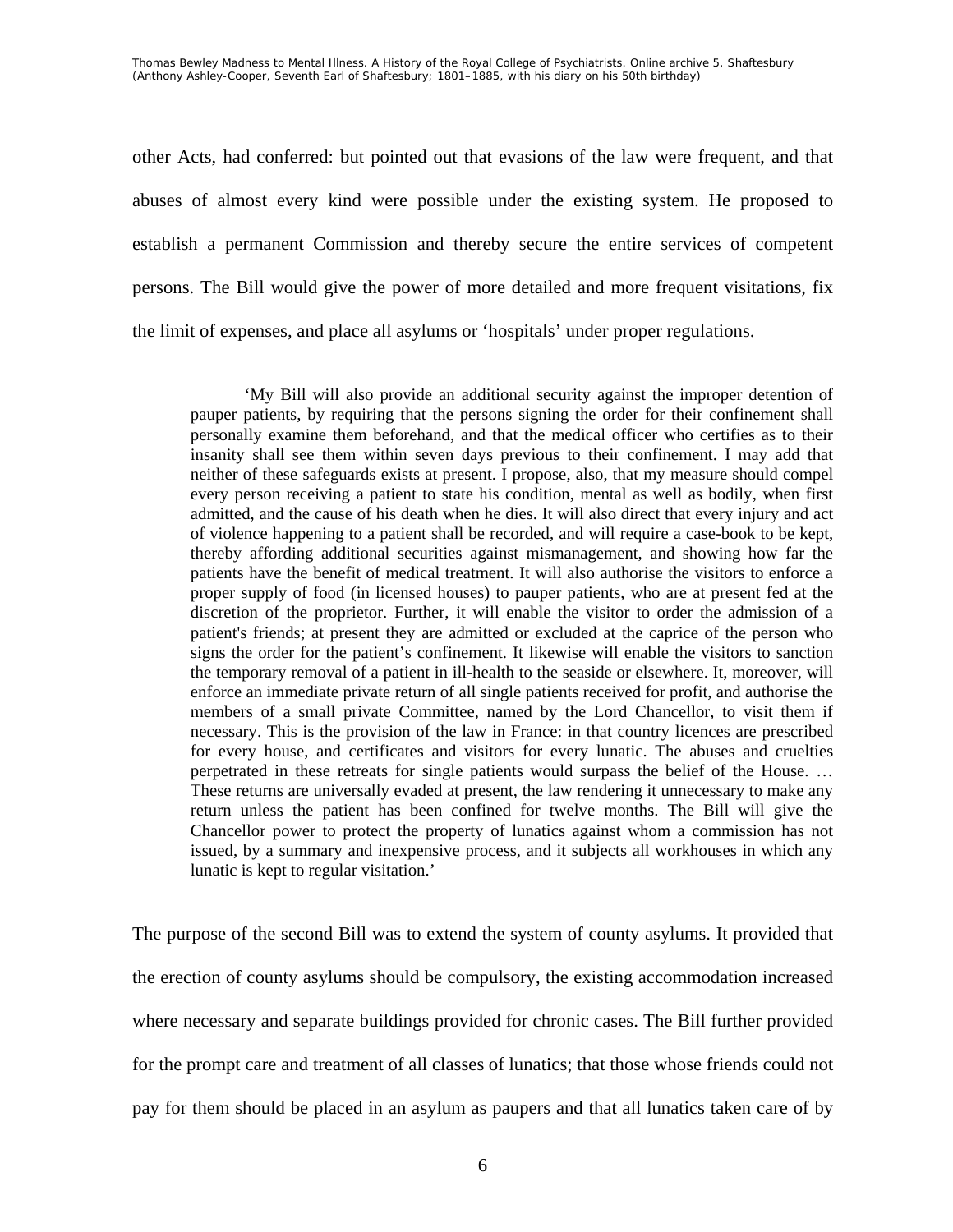their friends, instead of being placed in asylums, should be inspected quarterly by a medical man, and lists of them returned to the Commissioners.

After giving details of the financial part of the question, and a characteristically vivid description of the horrors still prevalent in certain quarters under the existing system, Shaftesbury urged the necessity of utterly abolishing the practice of making pauper lunatics the prey of speculators. Appealing to the House – 'an assembly of educated, humane, and Christian men' – on behalf of this group, he said:

'It is remarkable and very humiliating, the long and tedious process by which we have arrived at the sound practice in the treatment of the insane, which now appears to be the suggestion of common-sense and ordinary humanity. The whole history of the world, until the era of the Reformation, does not afford an instance of a single receptacle assigned to the protection and care of these unhappy sufferers, whose malady was looked upon as hardly within the reach or hope of medical aid.'

To the efforts of Pinel, to the signal success of the Society of Friends, and the family of the

Tukes who founded the Retreat at York, Lord Shaftesbury paid tribute, and concluded:

'To secure not only the progress, but even the continuance of this improved condition, we have need of a most active and constant supervision; if this be denied, or even abated, the whole system will relapse. There is the strongest tendency, and it is not unnatural, amongst the subordinate officers of every asylum, to resort to coercion; it gratifies all the infirmities of pride, of temper, and of insolence.

 It is our duty, and our interest too, when we have health and intellect – *mens sana in corpore sano* – leisure and opportunity, to deliberate upon these things before the evil days come, and the years of which we shall say we have no pleasure in them. Here are we sitting in deliberation today; tomorrow we may be subjects of this fearful affliction. Causes, as slight apparently as they are sudden, varying through every degree of intensity – a fall, a fever, a reverse of fortune, a domestic calamity – will do the awful work, and then, "Farewell, King!" The most exalted intellects, the noblest affections, are transformed into fatuity and corruption, and leave nothing but the sad though salutary lesson - how frail is the tenure by which we hold all that is precious and dignified in human nature.' (Hansard, 3 s., lxxxi, 180).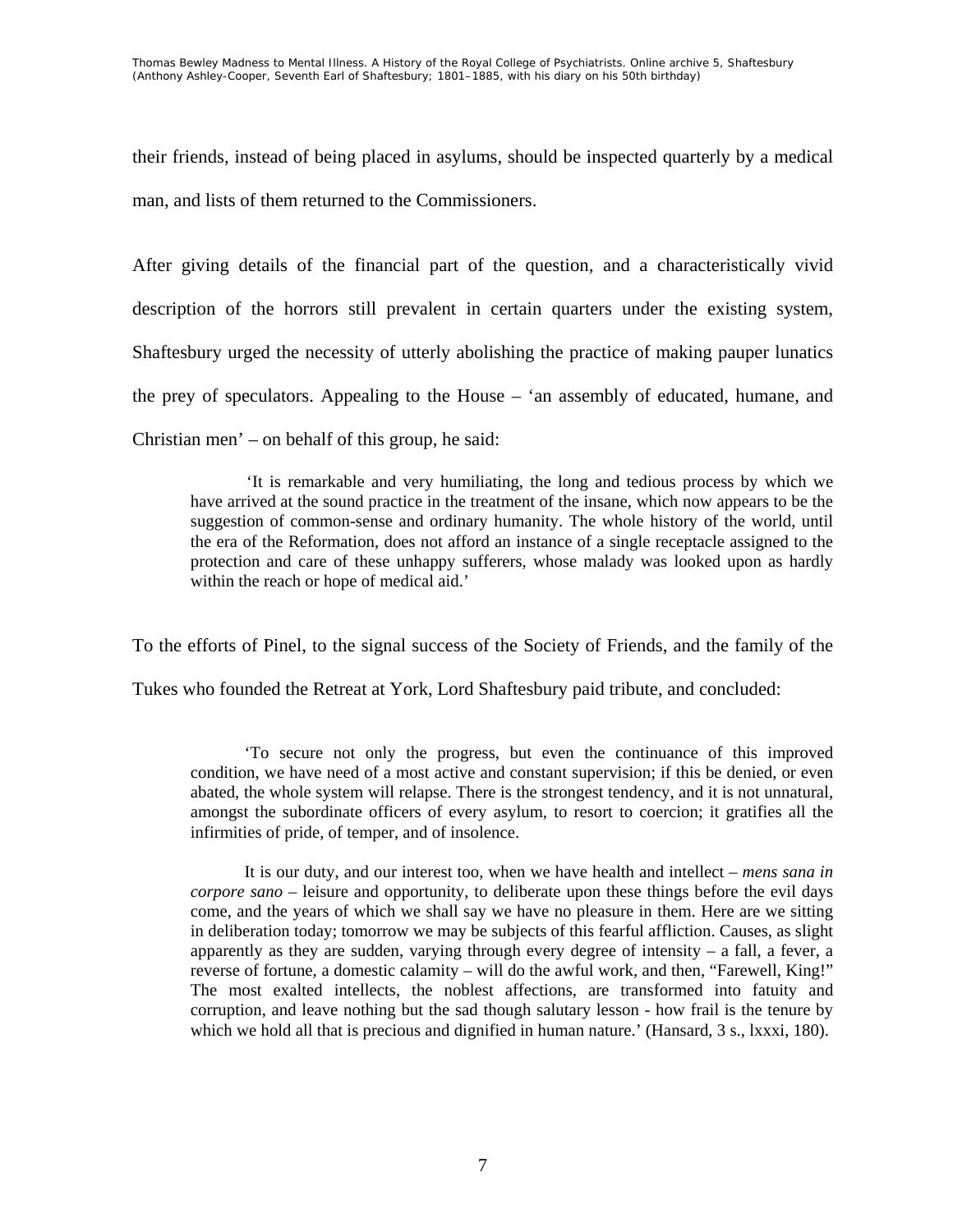After a debate in which there was no opposition, leave was given to bring in the Bills and Shaftesbury guided their further course. On progress being reported, Mr T. Duncombe denounced the appointment of salaried Commisioners as 'a job', and the Board as a secret tribunal dangerous to the liberties of English subjects. He directed against the Bill, which, however, passed this stage by 117 votes to 15. The two Bills became law in 1845, and by the Victorians were called 'the Magna Charta of the liberties of the insane'.

This was followed by a further Act in 1853 which brought in more stringent safeguards for admission procedures. Again there was further legislation in 1862 with more safeguards against improper admission. It was proposed that a magistrate's order should be obtained before private patients were admitted to a licensed house but Shaftesbury was against this, 'because it could cause delay and there would be less chance of cure'.

By the 1870s Shaftesbury was satisfied with the progress made in treatment of lunacy. He remained insistent on early treatment. He was full of praise for non-restraint. He noted an improvement in the standards of attendants in asylums (especially the role of women, but also men). Attendants were now getting better wages. The profit motive in private asylums still incurred his criticism (Mitchell, 1877). In 1879 he supported the Habitual Drunkards Bill. Finally in 1883 his last major concern (as was his first) was lunacy. In 1885 he resigned the chairmanship of the Commission because of 'absolute repugnance' to the introduction of magistrates into the process of placing a patient under care and treatment.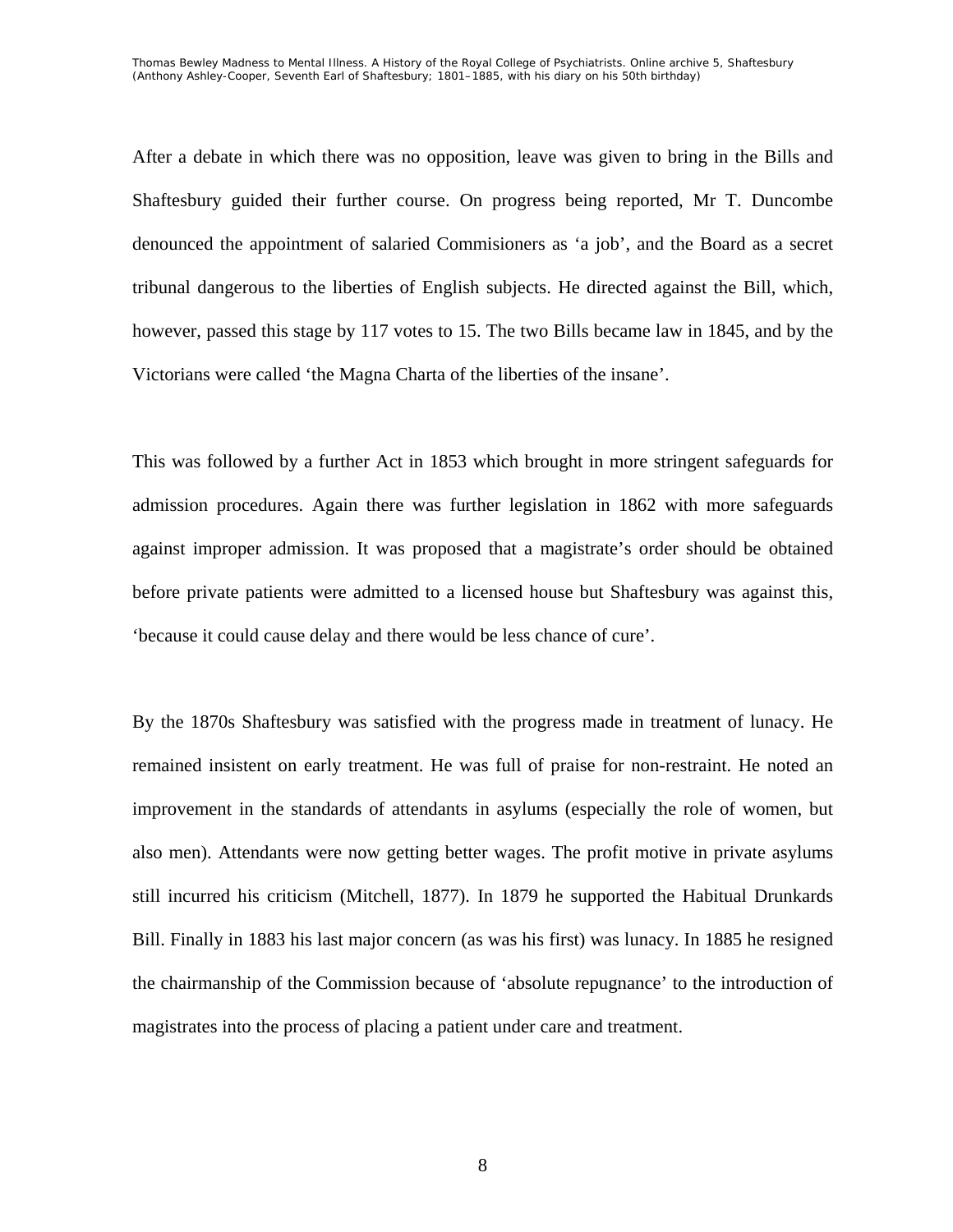A permanent Lunacy Commission had been introduced in 1845 whose functions were greatly widened. This comprised six paid Commisioners at salaries of £1500 each. Shaftesbury, who since its foundation had always been a member, became unpaid Chairman of the Commission, an office he retained until the end of his life. The Commissioners were concerned to ensure that people were not improperly detained and this was part of Shaftesbury's remit. Two examples can be given of his activity in this area. A woman (Mrs H.) had been detained as a lunatic but Shaftesbury and three other Commissioners thought she was as sane as any woman in England; he was alarmed to find how, with all the safeguards of the law, there were still facilities for incarcerating her. He sifted the evidence on both sides, and prosecuted the investigation until he had indisputable proof that she was the victim of a conspiracy, and was perfectly sane. She was set at liberty with the least possible delay.

Another example concerned a Miss C. who had been staying with a Mrs B. A friend of both both (Mrs A.) when she visited them found that Miss C. was not there, and on making pointed inquiries, she was, after some hesitation, informed that her young friend was out of her mind, and was in an asylum fifty miles away from the town, the name of the asylum being mentioned. That evening Mrs A. felt troubled and distressed; she had seen Miss C. only a week or ten days previously, and perceived no indication of a disordered mind, though she had observed indications of sadness and depression of spirits, and had feared that her young friend was not happy; but that she was out of her mind, and fit to be in an asylum, she could not and would not believe. She was greatly troubled, not knowing what to do or where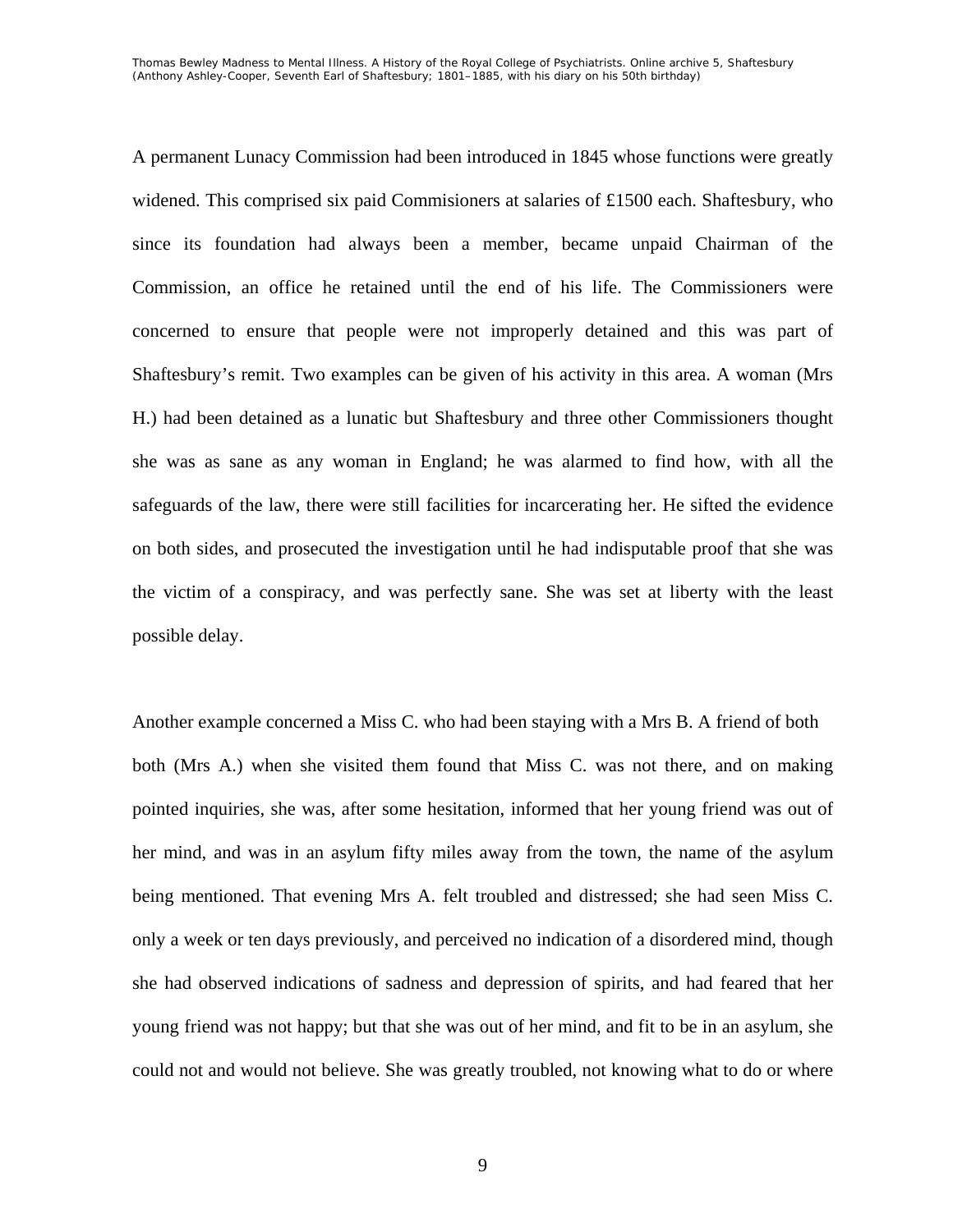to go. At length it occurred to her that the Earl of Shaftesbury was a Commissioner in Lunacy. She went to his house and told him the whole story. It was evening when she arrived and dinner was on the table, but within a quarter of an hour, Lord Shaftesbury was on his way to the railway station to go to the asylum and investigate the matter for himself. He did so, and on the following day the young lady was released, it having been authoritatively ascertained that she was not in a state to render it necessary for her to be an inmate of an asylum.

On May 15th 1849 he wrote in his diary:

 'May 15th – Made a night visitation to Hoxton Lunatic Asylum, having suspicions of misconduct; found, I rejoice to say, things far better than we expected; our system, therefore, of inspection, may be considered successful, and our terrors salutary. Ventilation of apartments very bad…'

Shaftesbury was a man who had an enormous influence on reforms in the Victorian era. He was a deeply spiritual Christian and it is interesting to read his own estimation of himself and his work written in the year of his father's death.

'1851, December 25th – Christmas Day. Broadlands. It would be curious to take an impartial review, if I could, of what I have gained, by many years of toil, for myself, for the public, and, may I say it? for the cause of our blessed Master.

**I.** What have I gained *for the public*? That is, according to my own estimation, for many will say, in the language of Scripture that my doings have only 'gained them a harm and loss'.

 1. Seventeen years of labour and anxiety obtained the Lunacy Bill in 1845, and five years' increased labour since that time have carried it into operation. It has effected, I know, prodigious relief, has forced the construction of many public asylums, and greatly multiplied inspection and care. Much, alas! remains to be done, and much will remain; and that much will, in the estimation of the public, who know little and inquire less, overwhelm the good, the mighty good that has been the fruit.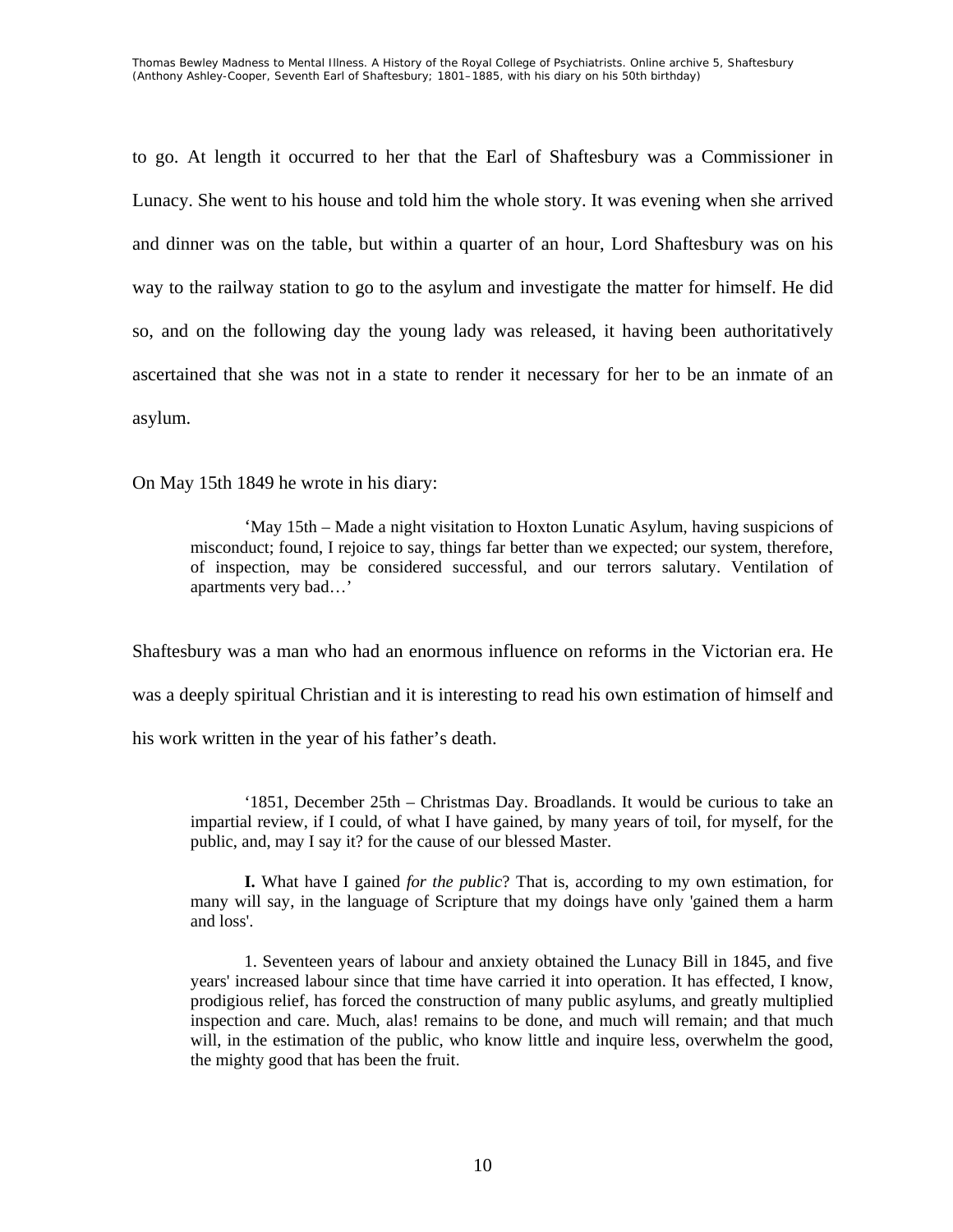2. Seventeen years, from 1833 to 1850, obtained the Factory Bill. The labour of three hundred thousand persons, male and female, has been reduced within reasonable limits, and full forty thousand children under 13 years of age, attend school for three hours every day! Let the people themselves, let the reports of the Inspectors, let the records of bygone days, be heard against the contempt, the misrepresentation, the ignorance, the hatred of those who opposed or discouraged me.

 3. A Commission moved for in 1841 reported in 1842, and in 1843 passed a Bill to forbid labour of females in Mines and Collieries. No one can deny the blessed results of this measure; my persecutors, therefore, admitting the good, attack the principle, and question the wisdom of obtaining happy ends by such means.

 4. In 1845 passed Bill to regulate and limit labour of children and women in Printworks. Cobden even supported me here. Necessarily an imperfect measure, but yet productive of some good.

 5. Had main share (though the honour went to another) in preparation of Interment Bill, and carrying it through the House.

 6. Address and grant of Royal Commission for Subdivision of large Parishes. Result yet to be tried.

 7. Two years of *intense labour*, without pay, on Board of Health, specially in season of cholera, and lately on Water-Supply to Metropolis.

 8. Say nothing, perhaps, of failures, though they were intended for public service, and received some approbation:- Motions on Opium Trade, Education, Poor-laws, and Sunday Post-office; nor of share taken in general debates on subjects of vital interest.

 9. This for Parliament. Out of it have spared no trouble nor expense (and both have been excessive) for Ragged Schools, Model Lodging-houses, Malta College, Emigration Committees, and meetings by day and by night on every imaginable subject.

**II –** What gained for the cause of our blessed Master? Whatever little, if any, has been achieved, it has been by God's own grace. To Him then be all the glory!

 Perhaps we may rejoice in an awakened attention, though but partially so, to the wants and rights of the poor; to the powers and duties of the rich; perhaps both in parliament and out of it, in a freer, safer use of religious sentiment and expression; perhaps in an increased effort for spiritual things, and in greatly increased opportunities for doing and receiving good. This, alas! is not the thing itself, but only the means to it. It is, nevertheless, all that we can boast of.

**III** – What gained for myself?

 1. Peace of mind, but nothing else. Four objects may be said to stir the action of public men, singly or combined; money, power, fame, desire to do good. As for the first, I had, when young, three years of office from 1828 to 1830, and then three months from January to April, in 1835; the rest of my time has won me nothing, but has, rather, been sadly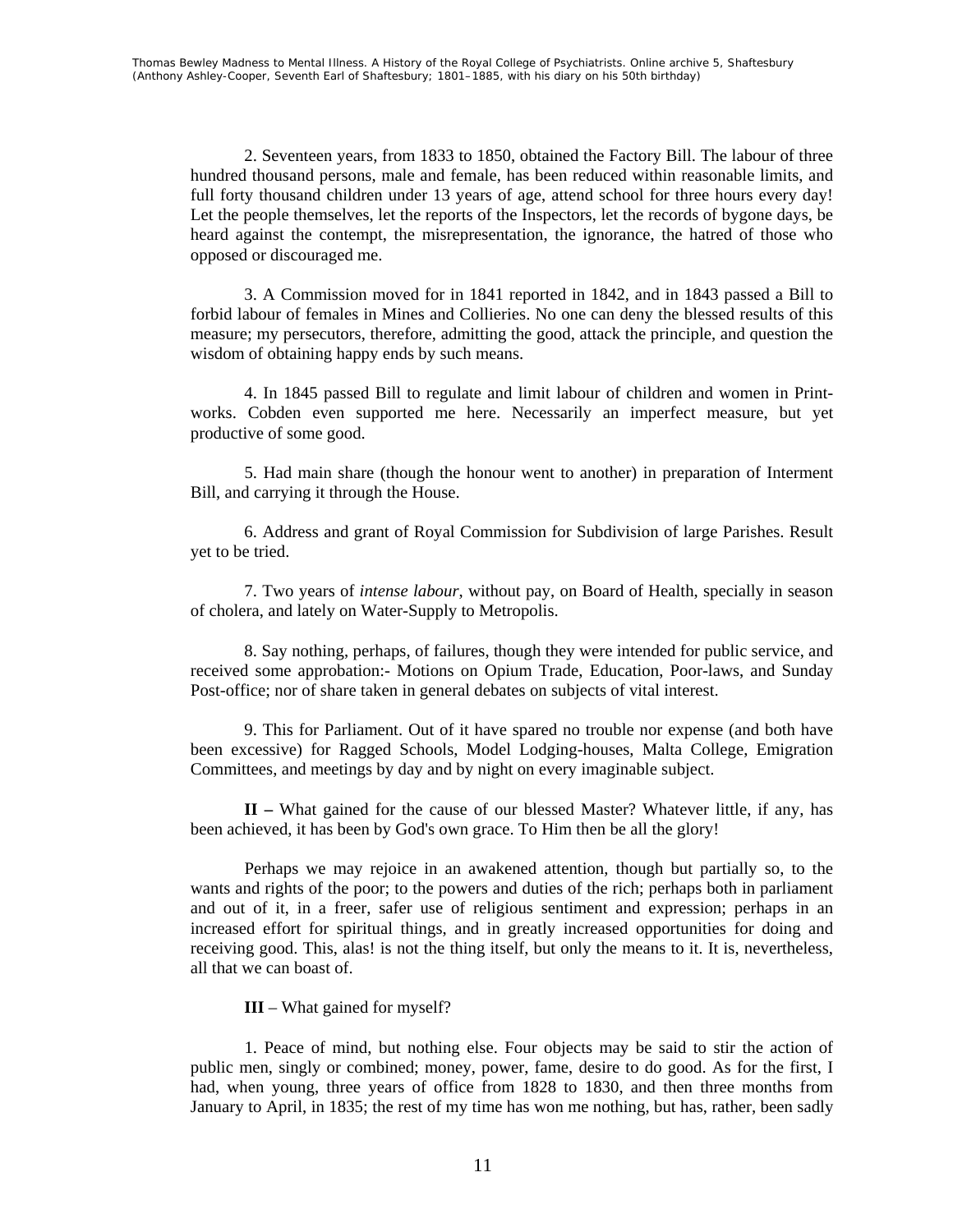expensive to me. Declined, in succession, several offices, that I might be free for Factory Bill.

 2. Power and patronage. Confess I should have desired both, believing (but how terrible and deep is self deception!) that I should have, through faith and prayer, exercised power well, and patronage to the welfare of important interests and to the honour and comfort of good men. But have obtained neither; *have never* held any post in which I could act on my own authority; nor ever have I had the disposal of a single place, either ecclesiastical or civil.

 3. Influence and fame. 'Your influence', 'Your commanding influence', &c. &c., I am constantly hearing, but never experiencing. In a long public life I have obtained three cadetships and one surgeon's appointment for the sons of deserving men; one living from Lord Chancellor Lyndhurst and a Commissionship in Lunacy from Lord Chancellor Cottenham, for persons of unrivalled public merits; one, too, from Lord Carlisle for an admirable minister. Is my influence with the Government? What do I avail, and what is their treatment of me? Is it with the Peel party? I lost my political connection with them when I refused office and urged the Factory Bill. Is it with the Protectionists? I lost them when I supported the repeal of the Corn Laws. Is it with the manufacturers? They hate me for the Ten Hours Act. Is it with the operatives? They forget all my labour of love in the middle course I took for their welfare. I won for them *almost* everything; but for the loss of that very little, they regard me as an enemy! Is it with the Commons House of Parliament? Whatever I had is gone: I had once the ear of the assembly; I have it no more. Is it with the bishops? the High Church, the Tractarians? Is it with the Low Church? So it is said, but I ask the proof of it. Is it with the Press? Nearly every paper is hostile; I have had my day of favour; now I suffer the reverse. They began by reviling me, they now *ignore* me, as the phrase goes. Is it a power to raise money for charitable purposes? Why, Sidney Herbert raised, in three months, nearly as much as I have raised in my whole life. Is it with private individuals? Why, *who attends* to what I do, say, or think? Except to mark it for cavil or reproof. Is it with my friends? Alas, how few can be trusted in the hour of trial! My curious career, too, makes me, every day, new enemies, and oftentimes alters my old friends! Is it with the rich? God knoweth. Is it with the poor? Yes, so far as a few shouts go, but no further! This is my position after twenty years of labour! I began in the hope that many of the aristocracy would first follow and then succeed me. Not one is to be found; a few, at my request, put their hands to the plough, but they looked back and return not to the furrows.

 Then how stands my *fame*? Well, if I had rested on this, I should "have been, indeed, unblessed". What I have is *notoriety*, not reputation. I have a name that everybody knows, 'a household word', writes the American Minister, Mr Lawrence, to me, "from New York to the Rocky Mountains"; but a name that every one fires at!. Some dispute my judgment, some my sincerity, some my courage; some think, or profess to think, me unworthy of their notice; some call me "well-intentioned but weak"; others, "hypocritical and canting"; some hold me to be ruled entirely by vanity, others consider me a mere tool. Now and then I make a speech which produces an effect, and I get some praise; but the speech is soon forgotten, and the man only remembered to be treated as before. A few, no doubt, think of me, and speak of me, kindly; but they are rare and of small influence in the stirring world. I have been oddly and antagonistically viewed; Sir J. Graham, when Secretary of State, alluding to the Factory Bill, said, "I was a man to make a Revolution" (this will be remembered). Sir G. Grey, when Secretary of State, said to me in 1848, alluding also to the Factory Bill, "I shall be ready to say, in my place in Parliament, or elsewhere, as Secretary of State, that the passing of the Ten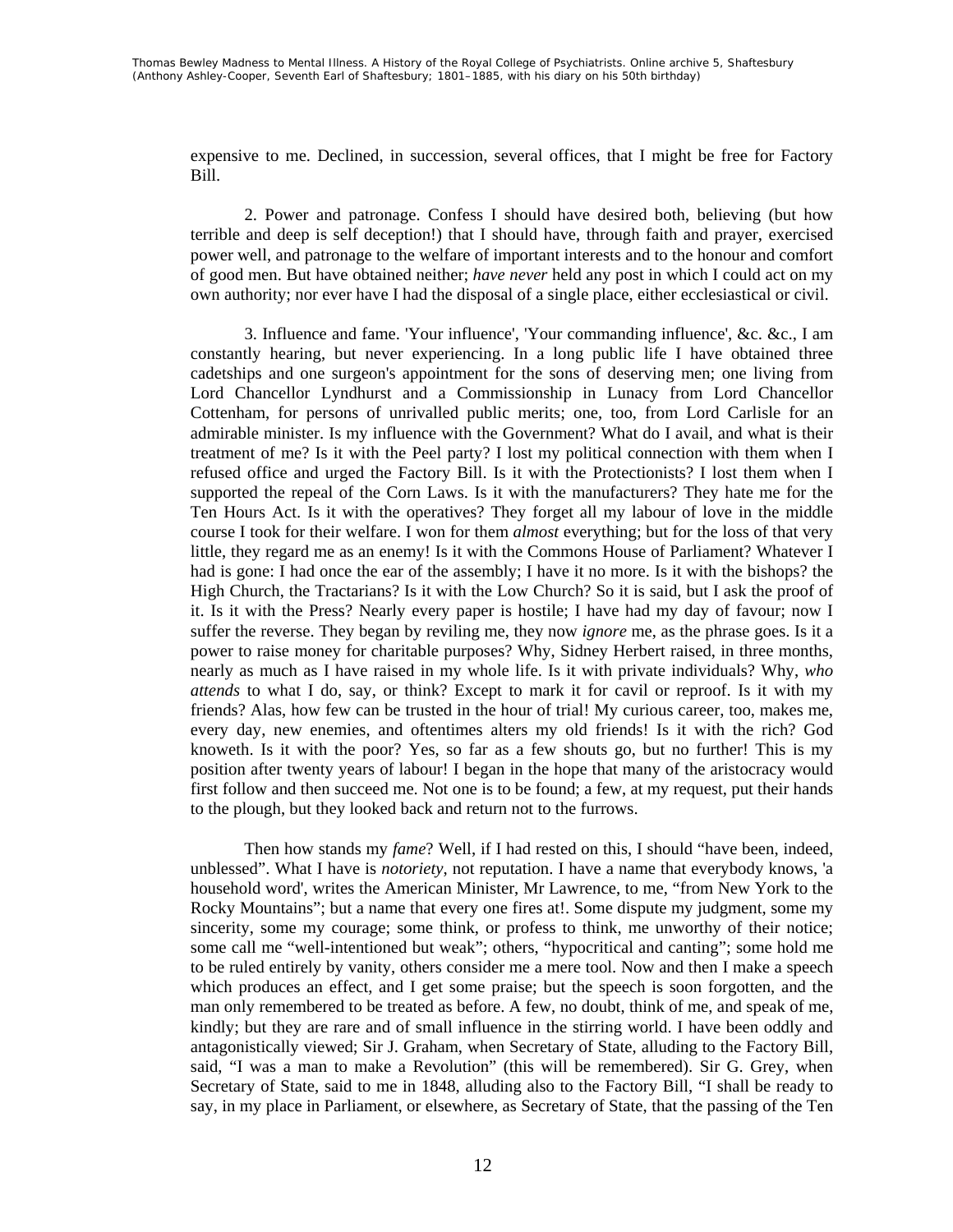Hours Bill has kept those vast counties at peace during this eventful period". (This will be forgotten; nay, has, I think, been already forgotten.) But notorious men are good for chairs of dinners and meetings. People come, not through affection and respect, but to see the notorious man; and so I serve their purpose.

 4. *Desire to do good for good's sake.* Whatever my weaknesses, whatever the human admixture with my former hopes and fears, this must, henceforward, be my sole sustaining motive. I am now nearly fifty years of age; my physical and moral powers have attained their summit. I cannot go higher, but I may fall lower. And what is man's judgment? Does it not often determine that to be "gold, silver, and precious stones", which God's judgment pronounces "wood, hay, stubble"? All see my infirmities; all, knowing human corruption, infer more than they see, and they are right. All use me, and all grow tired of me; but few can know the troubles I have endured - the sorrow of mind, the weariness of body; the labour I have undergone by day and by night; the public and private conflicts; the prayers I have offered, and the tears I have shed. Here, however, is my consolation, that, amidst frailties and sins, trespasses and shortcomings, I have had one single object perpetually before me. It was God's grace that gave me the thought; God's grace that has sustained me hitherto, to have, in truth, but one end, the advancement of his ever-blessed name, and the temporal and eternal welfare of all mankind. So closes my review. *Sursum corda!'* 

Shaftesbury was extremely scrupulous in attending to his duties as the Chief Lunacy Commissioner. It was his rule, after visiting cases of special importance, to record the circumstances as an aid to his memory. The thorough manner in which he did this is shown in a memorandum written in 1852.

## 'NOTES. VISIT TO Z AT HAYES PARK

On Saturday, 10th January 1852, called to see Z at Hayes Park.

House vastly superior, in site and accommodation and furniture, to most asylums.

Accompanied by Mr. Gordon and Mr. Gaskell.

 Had an hour's conversation with --------; found him intelligent and collected, very ready to converse, and skilful in fencing with words and phrases. He admitted his former impressions that the Queen had exhibited towards him particular attention, but hesitated to explain the nature and mode of her attention. He declared that the belief he entertained of her having an attachment to him was a delusion; but the attentions he persisted in, and said that they were remarked by others as well as by himself. He admitted also that he had frequently written to her Majesty. He reiterated his assertion that his confinement was the work of the Government and Lord Fitzroy Somerset.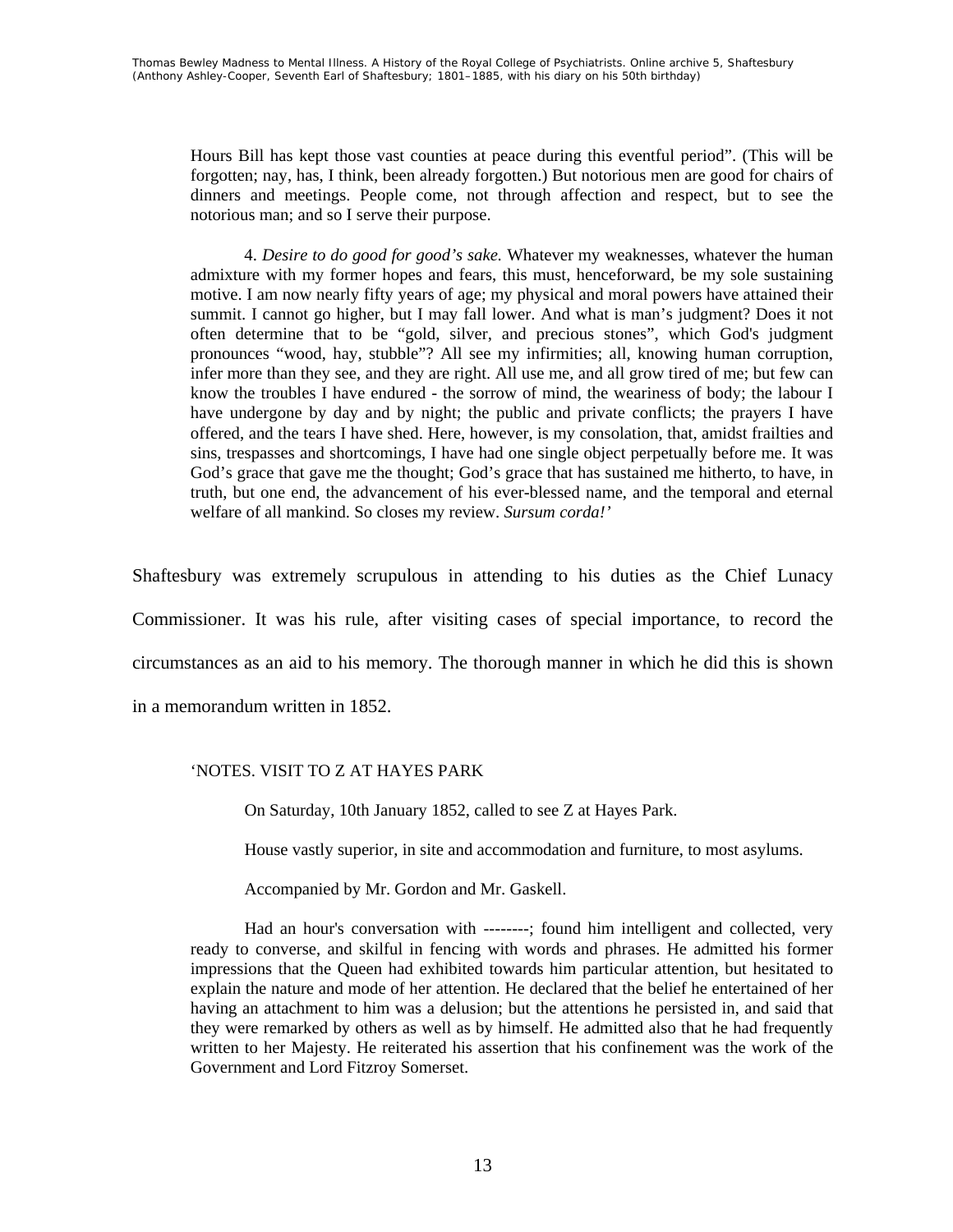I pressed him on the contents of his letter to myself, in which he used the remarkable phrase, that he assaulted Dr. Mollen under the 'impunity' that belongs to one detained in lunatic asylum. He stoutly and ingeniously maintained his proposition, asserting that he had assaulted, and would again assault, Dr. Mollen or any others, Lord F.S. included, who had 'offended' against him in this respect, of a charge of insanity; that the law could not touch him, for, as a certified lunatic, he was irresponsible; but that the case would be different were he pronounced sane and at liberty, because then he should become a responsible person and subject to the laws. I urged that, though there might not be a *legal* responsibility while he was confined, yet that, as he could distinguish right from wrong, there was a moral responsibility to the Law of God. 'Of that', he replied, 'I do not pretend to know much, but what I do know is in my favour; I consider myself morally justified before God in assaulting Dr. Mollen, and all who, like him, offend against me in this respect'.

We then urged on him the necessity of caution, both in his language and action on this subject, telling him it greatly injured his chances of liberation, as most people would be seriously alarmed by such avowals, and hesitate to believe, though they might form erroneous conclusions, that anyone who so reasoned and acted, could safely enjoy freedom. Nothing could shake his opinion here; he declared that he would do no such thing, and that every one who heard him must concur with his views and feelings.

 We entreated him to consult a friend, and abide by his advice; he declined to do so. Of his father he spoke with anger, but without violence; he wished, he said, to appeal to the Law, and, after the decision of the Law, he would shake hands with his father.

 It is a most perplexing and painful case. We had no doubt of the first part of the proposition in the certificate, that 'he is of unsound mind', but we must deliberate on the second, 'and a proper person to be confined'. Few things can be more distressing than to see this intelligent man, still in the prime of life, who has passed ten years in an asylum, and seems likely to pass many more. Were his monomania on any less exciting subject matter than the person of the Queen, my opinion would incline to let him out; but this is no ordinary influence, this tendency to concentrate every morbid thought and feeling on the Sovereign; and a monomania that, in common cases might be harmless, becomes extremely dangerous when directed against, or upon, the first person in the Realm.'

In 1852 Lord Shaftesbury had brought before the House of Lords the subject of criminal lunatics, and had urged that a state asylum should be erected for this class, who proved a great hindrance to the effective working of the asylums in which they were placed among other patients. Their presence nullified, or at least impeded, the operation of the system of non-restraint – 'a system, the great and blessed glory of modern science, which, by the blessing of God, had achieved miracles' (Hansard, 3s., cxix, 1237). On a promise being given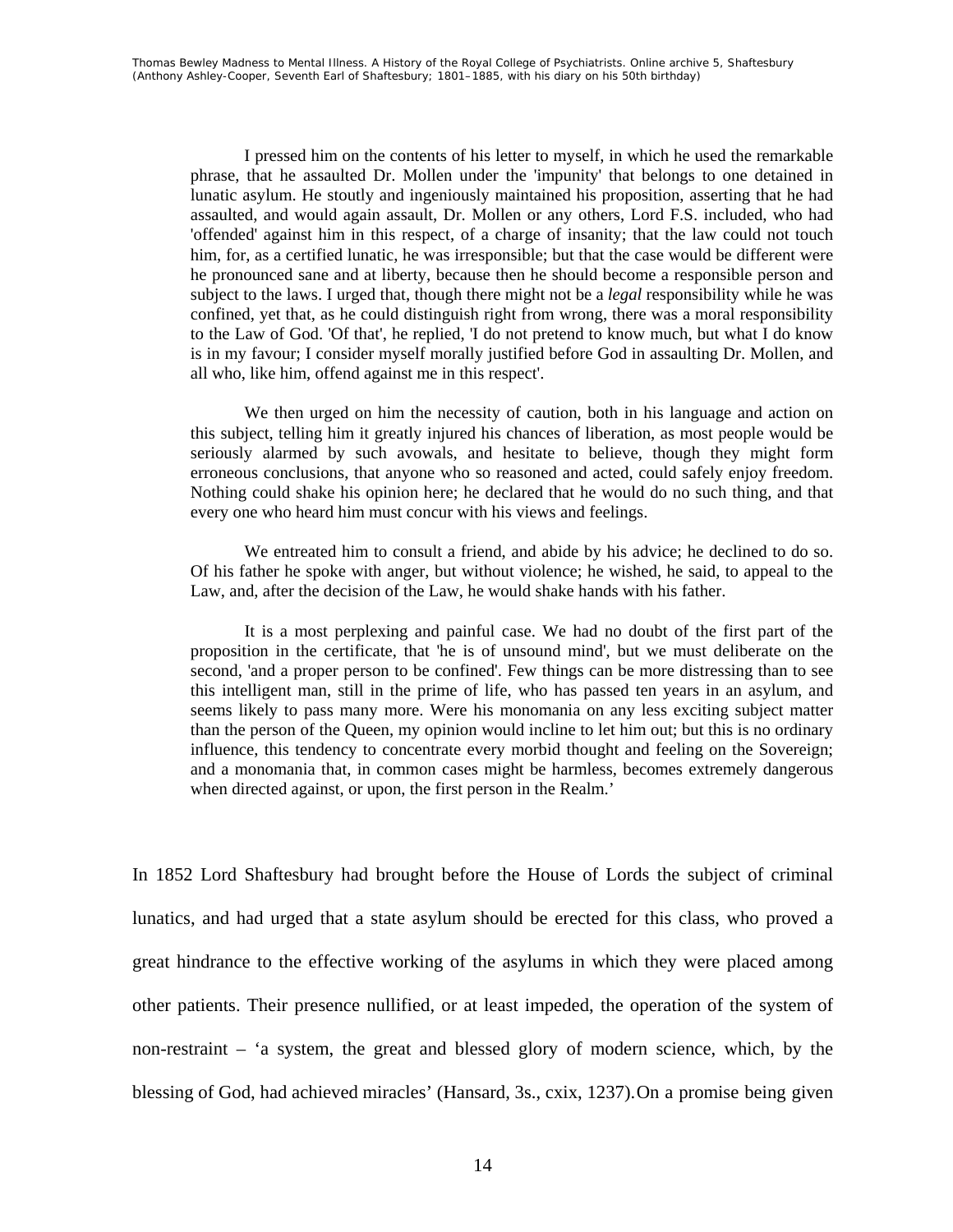by Lord Derby that the subject should not be lost sight of, Lord Shaftesbury withdrew his motion. It was not, however, till 1860 that the Act was passed which resulted in the erection of the State Criminal Asylum at Broadmoor. Shaftesbury brought forward an "Act to amend the Law relating to Lunatics", which was passed in 1862. This Act made pauper lunatics chargeable to the union instead of to the parish, instituted various safeguards against the incarceration of sane persons, and provided for increased visitation, and further protection for single patients. Shaftesbury continued his work as a Commissioner in Lunacy for over 50 years having started in 1828. The yearly reports of the Commission testified to this work.

In 1877 there appeared to be a fear in the mind of the public that patients were placed in asylums too readily, and that the task of obtaining their discharge was too difficult. On the 12 February, Mr Dillwyn moved, 'that a Select Committee be appointed to inquire into the operation of the Lunacy Laws so far as regards the security afforded by it against violation of personal liberty'. The Select Committee was duly appointed, and proceeded to institute a general inquiry into the alleged abuses. It was to some extent an attack on the Commissioners, whose office Mr Dillwyn sought to abolish. Lord Shaftesbury was, at this time, in a nervous, sensitive, and depressed state, and anxious as to whether, in his examination upon Mr. Dillwyn's Committee, he could fully justify the acts of the Lunacy Commission extending over many years, and support their procedure throughout. The Select Committee arrived at the conclusion that, 'although the present system was not free from risks, which might be lessened, though not wholly removed by amendments in the existing law and practice, yet, assuming that the strongest cases against the present system were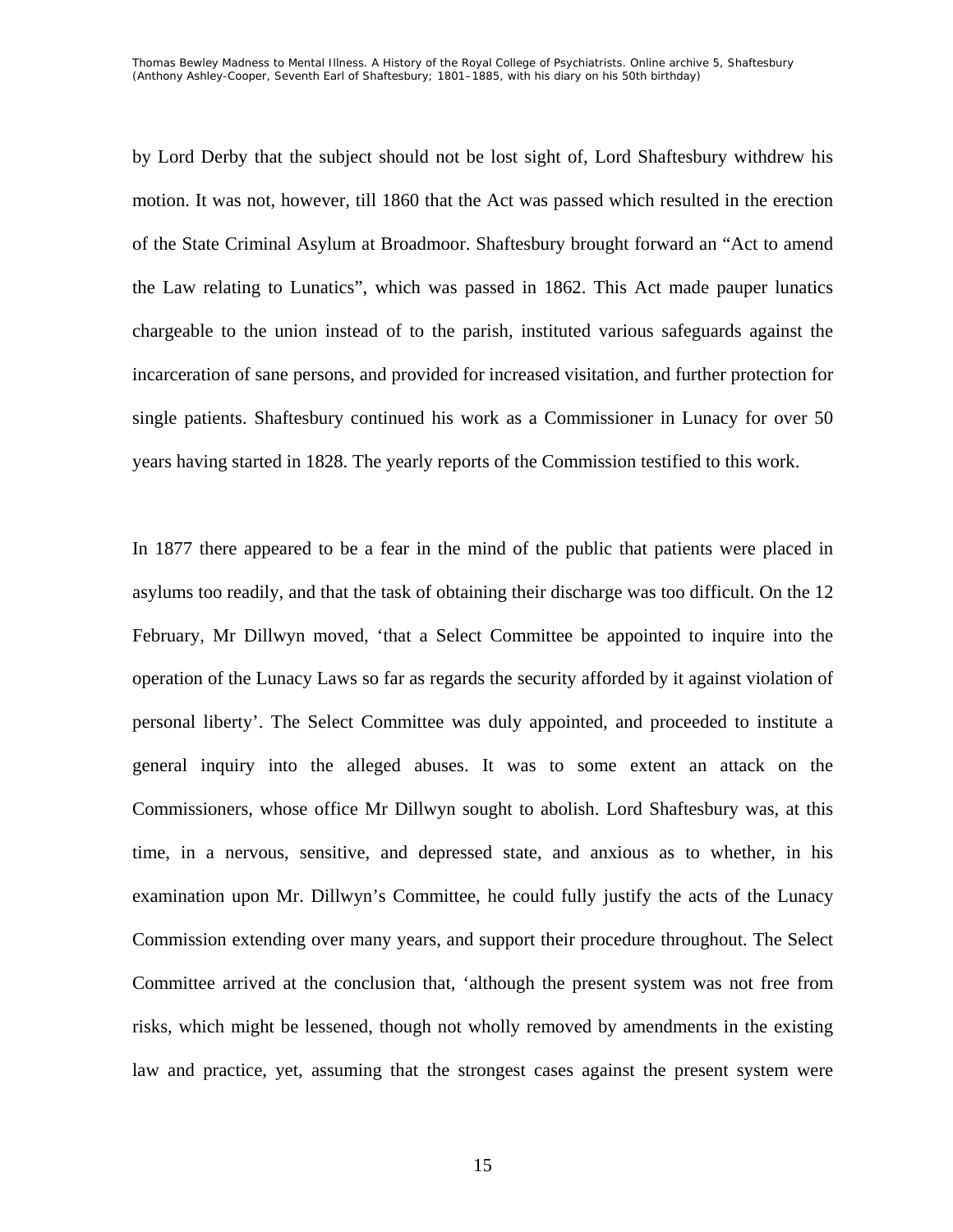brought before them, allegations of *mala fides* or of serious abuses were not substantiated'. In his evidence before the Committee, Lord Shaftesbury said, with respect to illegal detention, 'I am ready enough to believe that when temptation gets hold of a man's heart, he is capable of doing anything. But I am happy to say Providence throws so many difficulties in the way of these conspiracies, that I believe conspiracies in ninety-nine cases out of a hundred to be altogether impossible'. The evidence given by Lord Shaftesbury was commented upon as something unique, regarded merely as an effort of memory. The *Journal of Mental Science* wrote: 'We must heartily congratulate his lordship on the way in which the Act of 1845, his own handiwork, has passed through this examination. His Lordship spoke with such a thorough mastery of every lunacy question about which he was asked, that his replies are the admiration of all his younger fellow-countrymen who are in any way interested in the welfare of the insane'.

In 1884 it was alleged that there were still defects and abuses in the administration of the Lunacy Laws and a motion was made in the House of Lords by Lord Milltown for an inquiry into the whole question. This was a source of great anxiety to Shaftesbury. Although 'he had everything on his side but self-confidence in his own power to meet the charge', and was satisfied that 'the defence would be perfect in any other hands', he dreaded his ability to vindicate the Commissioners in Lunacy, fearing lest his memory and strength should fail him. He worried about the possibility of 'the labour, the toils, the anxieties, the prayers of more than fifty years being in one moment brought to naught'. He considered that God had 'manifestly blessed the efforts of this Commission', and it was a grievous disappointment to